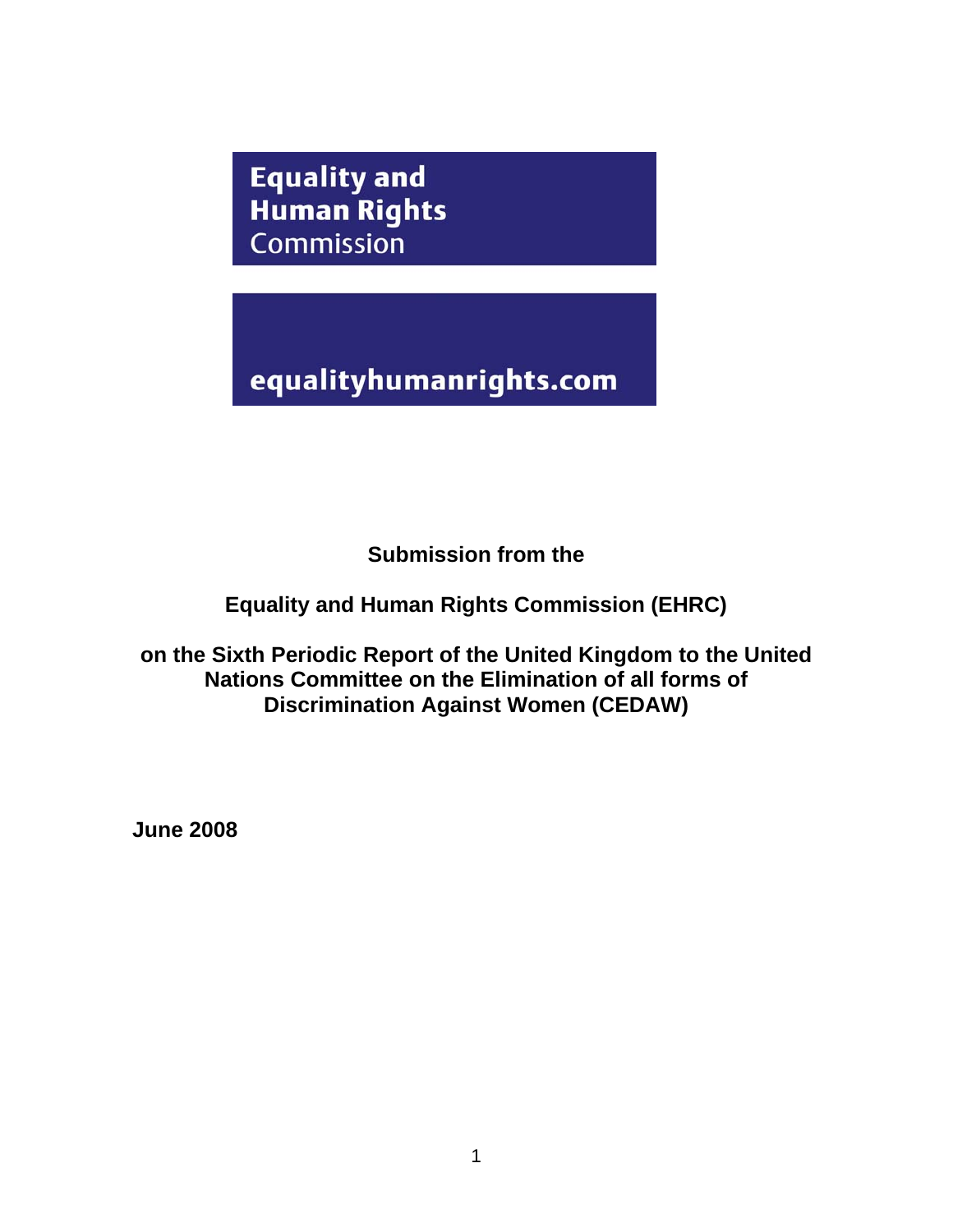# **Contents Page**

| Employment and Reconciliation of Work and Family Life (Article 11)  10 |  |
|------------------------------------------------------------------------|--|
|                                                                        |  |
|                                                                        |  |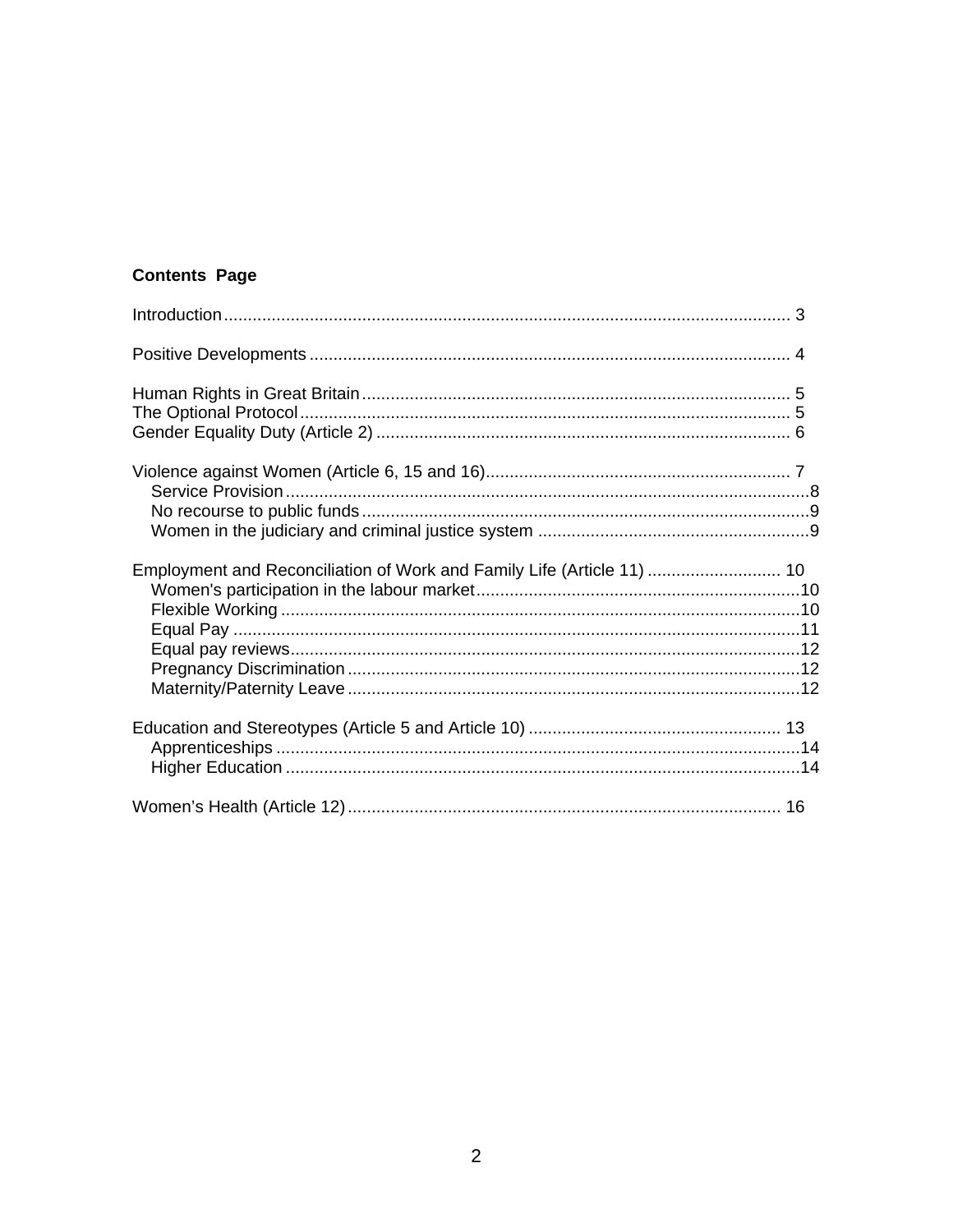### <span id="page-2-0"></span>**Introduction**

- 1. The Equality and Human Rights Commission (EHRC, "the Commission") is an independent statutory body established under the provisions of the Equality Act 2006 ('the Act') with new powers to enforce legislation and to encourage and promote equality for all. The Commission has jurisdiction over England, Wales and some human rights issues in Scotland<sup>[1](#page-2-1)</sup>. EHRC liaises with the Equality Commission for Northern Ireland which has the equivalent equality remit for that region. As an integrated and independent single body with new powers, it brings together and adds to the work of the Commission for Racial Equality (CRE), Disability Rights Commission (DRC) and Equal Opportunities Commission (EOC). The Commission opened its doors on 1 October 2007.
- 2. The Commission is Great Britain's (GB) first independent statutory body for human rights. Until the creation of the EHRC in October 2007, there has been no GB wide statutory body to promote and protect human rights in Britain. The Commission has a tripartite mandate of equality, human rights and good relations. The importance of fundamental rights is reflected in our strategic priorities and our vision<sup>[2](#page-2-2)</sup>.

The Commission's duties in relating to human rights are:

- to promote understanding of the importance of human rights
- to encourage good practice in relation to human rights
- to encourage public authorities to comply with the Human Rights Act<sup>[3](#page-2-3)</sup> (HRA). The Equality Act gives the Commission the power to take judicial review proceedings using the Human Rights Act and to intervene in human rights cases taken by others. These are significant powers that the Commission has already employed to intervene in four cases
- 3. In the first six months of its operation, the Commission launched a human rights inquiry<sup>[4](#page-2-4)</sup>, 6th March 2008. The aims of this inquiry are: to assess progress made towards the effectiveness and enjoyment of a culture of respect for human rights in GB ten years since the HRA, and to consider how the current human rights framework might be developed to realise the Commission's vision of a society built on fairness and respect, confident in all aspects of its diversity. The Commission intends to publish the findings and recommendations of the inquiry in March 2009.

<span id="page-2-1"></span><sup>&</sup>lt;sup>1</sup> The Commission has jurisdiction over human rights issues in Scotland where it relates to a power "reserved" to the Westminster parliament. In relation to powers "devolved" to the Scottish parliament, the Scottish Commission for Human Rights (SCHR) will have jurisdiction although it has yet to commence operating but is expected to do so later this year.

<span id="page-2-2"></span> $2$  Our vision is a society built on fairness and respect. People confident in all aspects of their diversity'

<span id="page-2-3"></span> $3$  section 9 of the Equality Act

<span id="page-2-4"></span><sup>4</sup> http://www.equalityhumanrights.com/en/projects/humanrightsinquiry/Pages/HumanrightsInquiry.aspx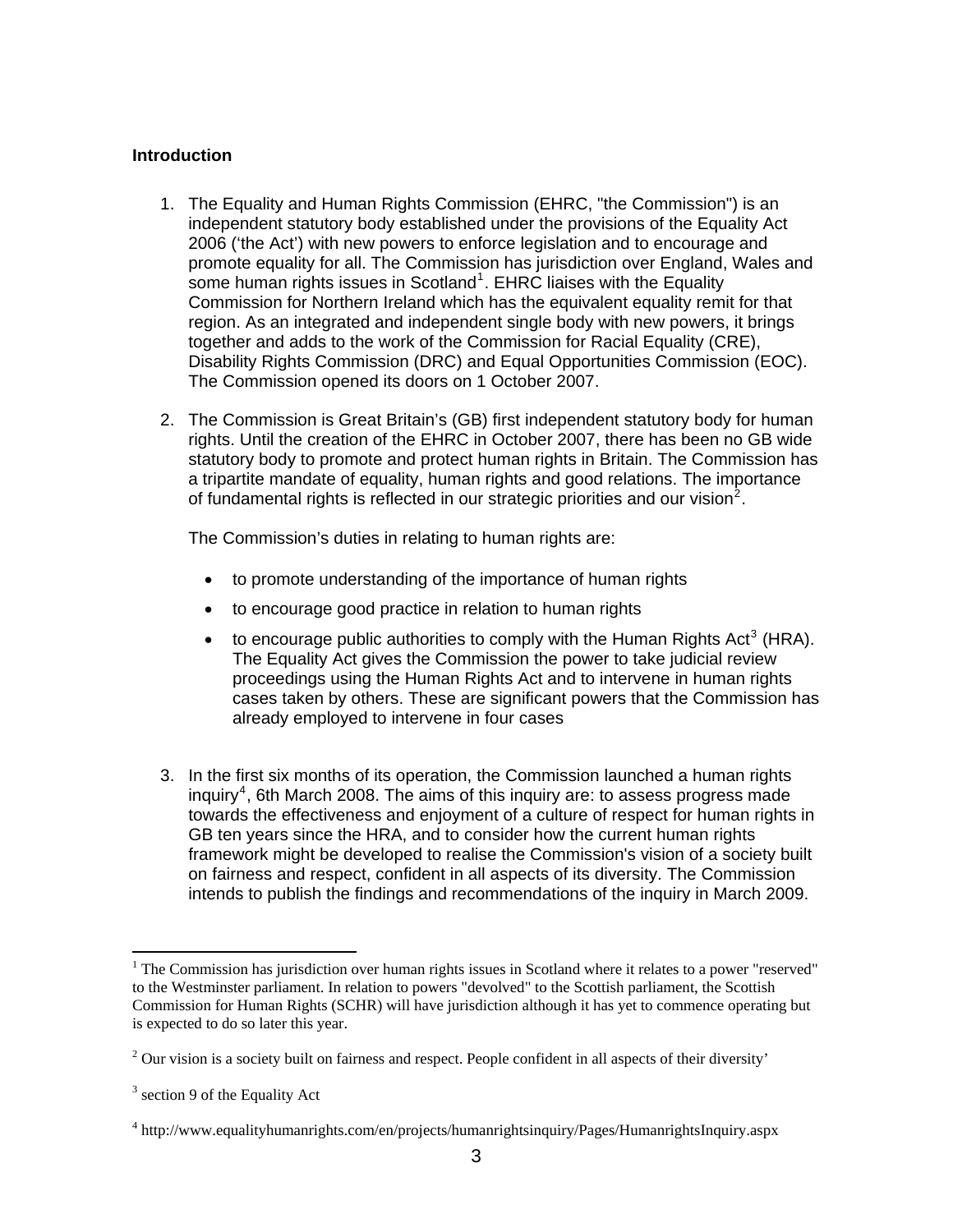- <span id="page-3-0"></span>4. The Commission is fully committed to working with the full range of European and International organisations that promote human rights. The Commission engages extensively with the United Nations (UN) Human Rights system, the Council of Europe and the European Union. Furthermore, the Commission plans to act as the Independent mechanism<sup>[5](#page-3-1)</sup>' required to ratify the UN Convention on the Rights of Persons with Disabilities in GB. We also hope to get formal accreditation as a NHRI at the earliest opportunity.
- 5. The Commission's response takes into consideration the content of the sixth periodic report of the United Kingdom and this submission specifically addresses some of the topics raised in the CEDAW committee's List of Issues and the committee's Concluding Observations of the last examination of the United Kingdom of Great Britain and Northern Ireland (1999). These are: the optional protocol, the gender equality duty on the public sector, violence against women, employment and reconciliation of work and family life, education and stereotypes and women's health. The Commission will highlight key areas of concern in relation to each topic and where appropriate make recommendations on future action. Given our jurisdiction, the Commission makes no submissions regarding Northern Ireland.

# **Positive Developments**

1

- 6. The Committee may wish to note a significant positive development since the last examination of the United Kingdom in 1999, which is the creation of the Equality and Human Rights Commission. The Commission heralds a major shift in the way we tackle inequality and promote human rights in GB. The Commission works across all the grounds of equality - gender, gender identity, race, disability, age, sexual orientation, and religion - and much of the important work of the predecessor commissions (the CRE, EOC and DRC) has been taken on by the EHRC and will continue to be developed in its work. In relation to gender, the EHRC inherited the EOC's Gender Agenda $<sup>6</sup>$  $<sup>6</sup>$  $<sup>6</sup>$  which raises issues of equal pay and</sup> pensions, reconciliation of work and family life, violence against women and the caring agenda, these critical areas are integrated into the Commission's first full business plan 2008-2009 $^7$  $^7$ .
- 7. The Commission addresses gender equality from an anti-discrimination and from a human rights perspective. The Commission has a mandate to promote good relations across all areas of equality and has already started to develop its thinking on how it might promote good relations between women and men.

[http://83.137.212.42/sitearchive/eoc/pdf/Gender\\_Agenda\\_GB\\_web.pdf?page=20552](http://83.137.212.42/sitearchive/eoc/pdf/Gender_Agenda_GB_web.pdf?page=20552) 

<span id="page-3-1"></span><sup>&</sup>lt;sup>5</sup> Article 33 of the Convention concerns national implementation and monitoring and requires that States Parties designate one or more 'independent mechanisms' to promote, protect and monitor implementation of the Convention. That is a requirement of ratification and at present it is planned that EHRC will assume this role in Britain, in close coordination with the Scottish Human Rights Commission, the Northern Ireland Human Rights Commission and Equality Commission Northern Ireland.

<span id="page-3-2"></span><sup>&</sup>lt;sup>6</sup> The Equal Opportunity Commission's report on sex equality in Britain highlights the key issues in relation to gender where future action is still required:

<span id="page-3-3"></span> $^7$  http://www.equalityhumanrights.com/en/aboutus/mission/Pages/BusinessPlan0809.aspx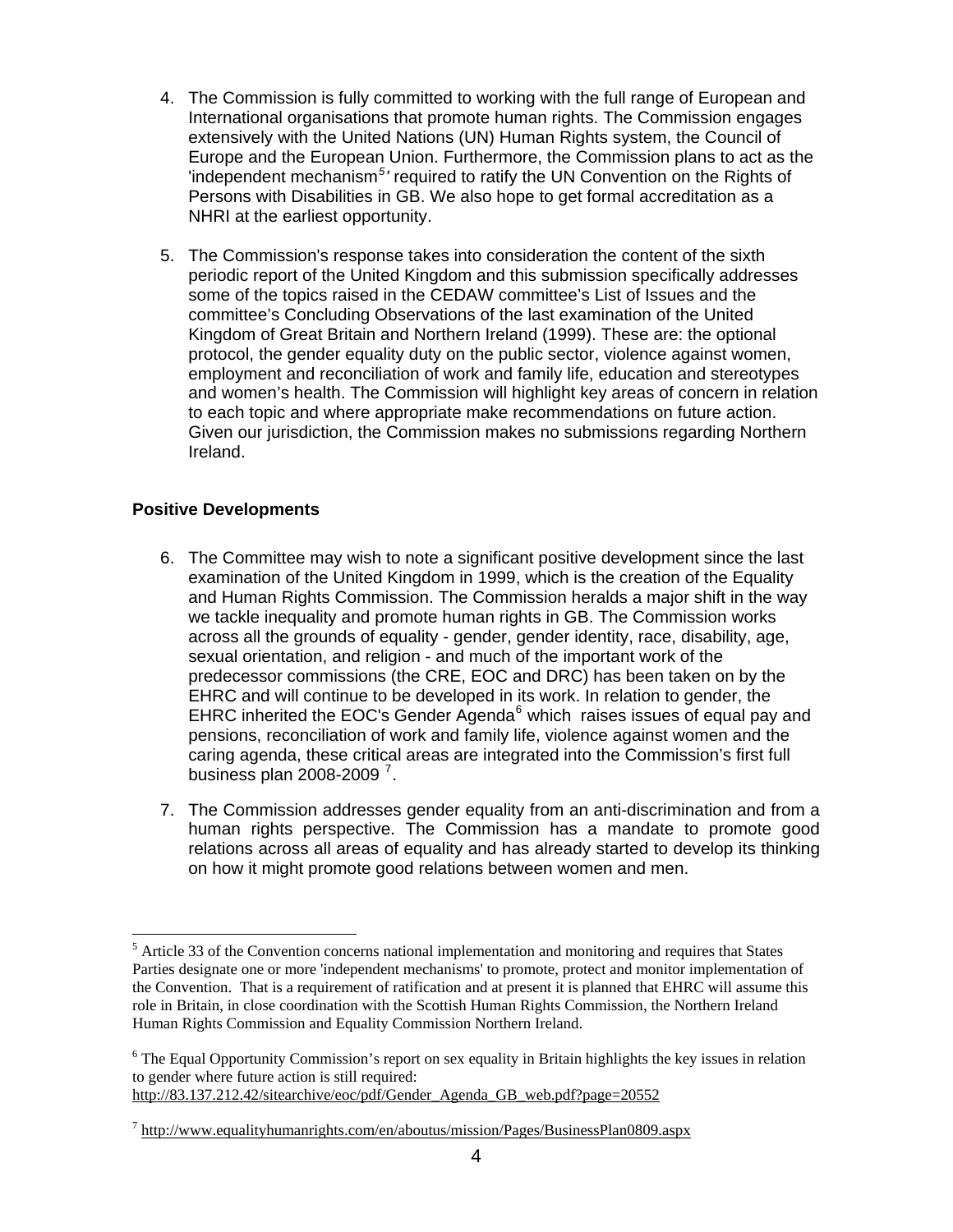- <span id="page-4-0"></span>8. The Commission has a dedicated Stakeholder Relations team which is is committed to working in partnership with and consulting the women's voluntary sector. In relation to CEDAW, the Commission acknowledges the Women's National Commission's (WNC) comprehensive report to the committee which reflects the views of women's organisations in the UK. The Commission has consulted and commented on the WNC's report and for future UN Treaty work we envisage consulting widely with women's organisations across GB.
- 9. The Commission recently published its first full year annual Business Plan for 2008/9. Our overall objective is bringing people together and focusing on the need for all who live in Britain, to have a deeper sense of commitment and mutual respect based on shared values with fairness at their core.

Our four strategic priorities for 2008/09 are:

- Analyse, define and target key equality and human rights challenges.
- Change policy and organisational practice to provide better public services alongside an efficient and dynamic economy.
- Anticipate social change, develop new narratives and reach new audiences in ways that strengthen equality and human rights.
- Engage, involve and empower the public, especially people from disadvantaged communities and areas.

# **Human Rights in Great Britain**

- 10. Many of the rights in CEDAW are reflected in the European Convention on Human Rights (ECHR) which was incorporated into UK domestic law through the HRA 1998. The Commission welcomes the enactment of the HRA which for the first time entrenched the ECHR domestically and prohibits public authorities from acting in breach of those rights. However, the Commission is concerned by a number of developments regarding the HRA, such as:
- a failure by the Government to adequately promote the importance of human rights and a related public misunderstanding of human rights;
- a general failure by public authorities to embed a human rights approach in the development and application of their functions, policies and practices;
- numerous political statements by the Government or the opposition criticising the HRA, stating that it may be necessary to amend or repeal it.

# **The Optional Protocol**

1

11. Although the UK has ratified the Optional Protocol (OP) to CEDAW on a trial basis, the Government has said that it considers the "practical value to the individual citizen" of the right of individual petition under the UN human rights treaties to be "unclear".<sup>[8](#page-4-1)</sup> The Commission considers the OP to be a crucial measure and urges the Government to ratify all treaties and the OP in relation to all treaties.

<span id="page-4-1"></span><sup>&</sup>lt;sup>8</sup> Department of Constitutional Affairs, International Human Rights Instruments: The UK's Position, Report on the outcome of an Inter-Departmental Review (2004), summarised in a press release of 22 July 2004: [http://www.gnn.gov.uk/content/detail.asp?ReleaseID=124322&NewsAreaID=2&NavigatedFromSearch=True](https://webmail.equalityhumanrights.com/OWA/redir.aspx?C=a3fdbadeddab4e939d46305151644913&URL=http%3a%2f%2fwww.gnn.gov.uk%2fcontent%2fdetail.asp%3fReleaseID%3d124322%26NewsAreaID%3d2%26NavigatedFromSearch%3dTrue)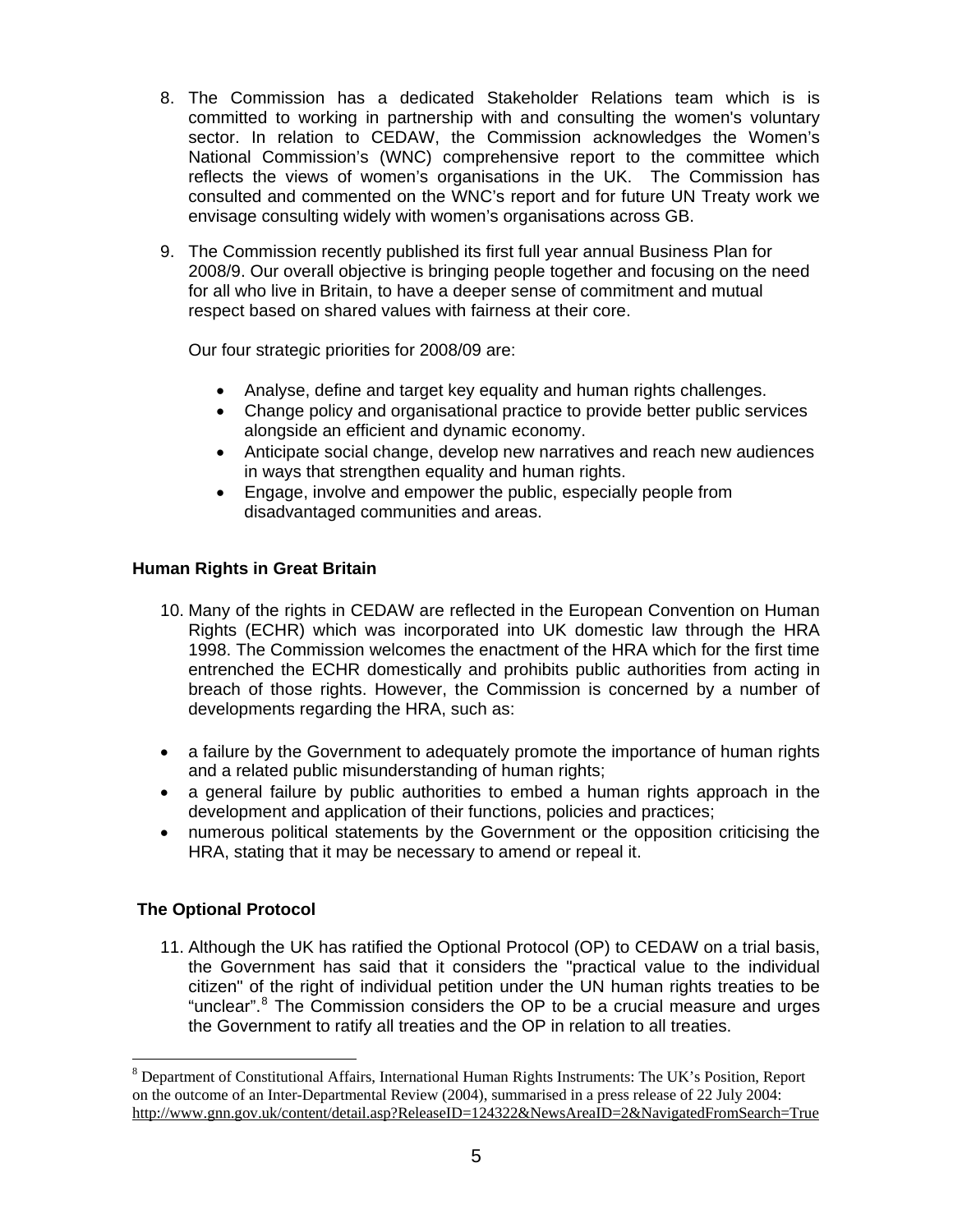- <span id="page-5-0"></span>12. The UK acceded the CEDAW OP on 17 December 2004 and it entered into force on 17 March 2005. The Communications Procedure is managed in the UK by the Ministry of Justice. To the Commission's knowledge, there is no Government guidance on the use of the OP, nor any public information on the rights contained in CEDAW. There have only been two cases $9$  against the UK since the OP was acceded.
- 13. Moreover, the decisions of the Committee in cases concerning the UK are available only via the UN's website. The UK may therefore be in breach of Article 13 of the OP and the absence of any publicity or guidance must be borne in mind when considering the level of (under) use of the OP in the UK.
- 14. The Ministry of Justice made a commitment when the Government ratified the OP to review its use over the first two years. The publication of the review has been delayed, partly in order to await the outcome of the two decisions above, but is due to be published very shortly.
- 15. Over the first three years since it came into force, the Communications Procedure of the OP - which provides a right of individual petition - has been underused in the UK. The Commission believes that until the Committee has developed a more substantial jurisprudence and there is more public awareness of the recourse to the remedy, the value of the UK's ratification of the OP cannot be fairly assessed.

**In relation to the Optional Protocol the Commission:** 

- **Considers that the recognition of a right of individual petition is a necessary corollary to ratifying all treaties and an integral part of a State's commitment to human rights standards.**
- **Emphasises the worth of enforcement procedures such as the OP if the Government is to consider allowing a right of individual petition in other UN human rights treaties.**

# **Gender Equality Duty (Article 2)**

1

16. The Gender Equality Duty<sup>[\[1\]](#page-5-2)</sup> (GED) is a legal obligation which came into force in GB in April 2007, that requires all public authorities (and private and voluntary bodies carrying out public functions) to promote gender equality and eliminate sex discrimination. Instead of depending on individuals making complaints about sex discrimination, the duty places the legal responsibility on public authorities to demonstrate that they treat men and women fairly. Since April 2007, the EOC and subsequently the Commission have been actively monitoring the progress of public bodies in Great Britain in meeting the gender equality duty.

<span id="page-5-1"></span><sup>9</sup> Salgado v UK (CEDAW/C/37/D/11/2006, 22 January 2007) & NSF v UK (CEDAW/C/38/D/10/2005, 12 June 2007)

<span id="page-5-2"></span> $^{[1]}$  <http://83.137.212.42/sitearchive/eoc/Defaultfca0.html?page=15016>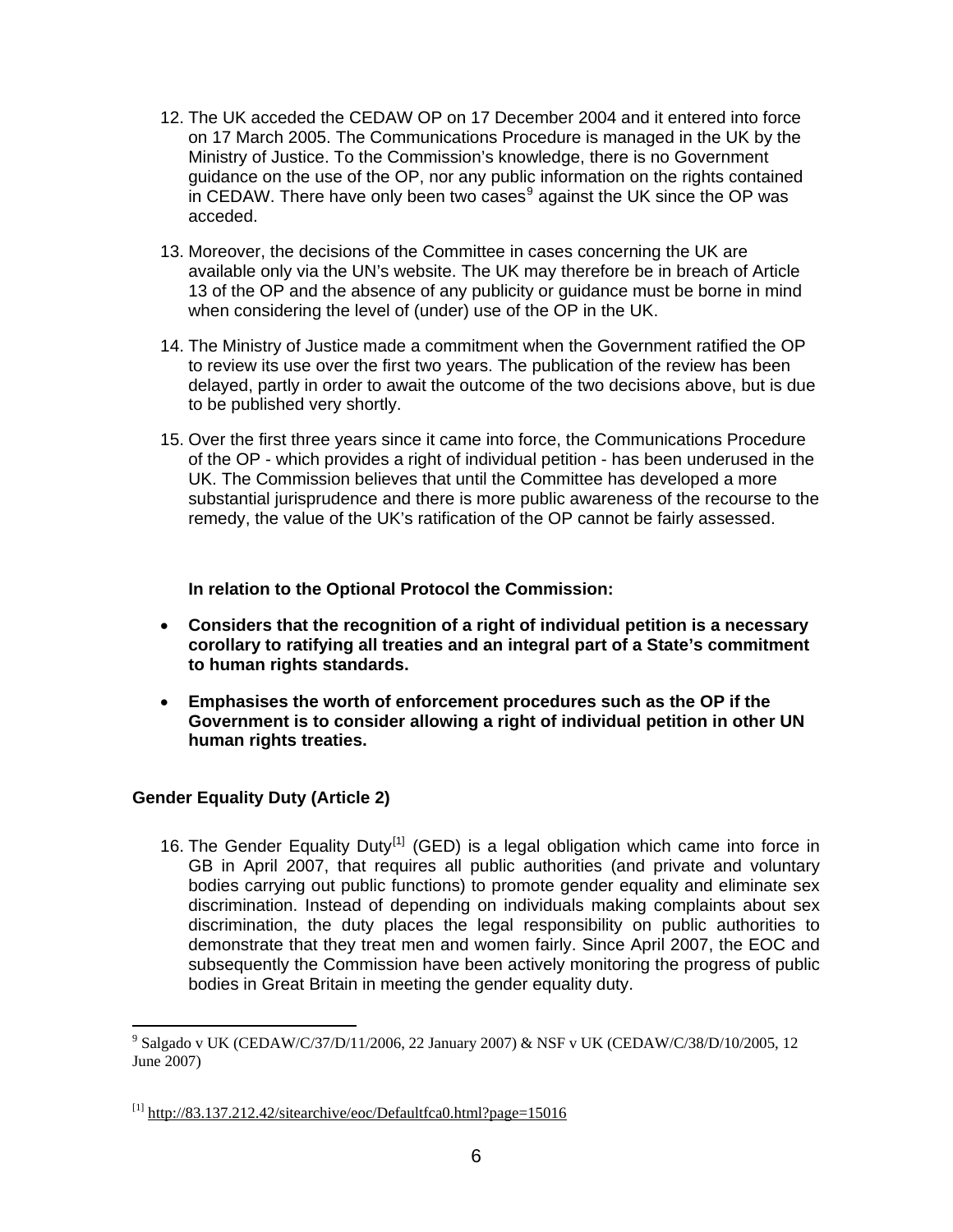- <span id="page-6-0"></span>17. In addition to the GED, the EHRC also has legal powers to enforce duties on race and disability. The Commission is currently developing its overall enforcement strategy taking account of each of the three public sector duties on race, disability and gender. We will be taking a strategic approach to the enforcement of these duties and it is likely that we will focus on key areas that can have most impact in promoting gender equality, such as health, education and the gender pay gap.
- 18. The Commission has been able to identify some examples of where the GED is working well, but there is still much progress to be made to ensure public sector bodies comply with the duty. The specific duties require public bodies to set clear objectives and ensure appropriate measures are in place to meet those objectives. To date, our findings from the GED suggest that public bodies are struggling with an outcome focused approach, and the majority of gender equality schemes have been heavily focused on internal processes rather than the delivery of tangible improvements for men and women.
- 19. The Commission welcomes the Government's recent announcement of a new Equality Bill in its draft legislative programme for 2008-2009. The Commission has seen positive indications<sup>[10](#page-6-1)</sup> that a single equality duty will be developed to cover all the grounds of equality<sup>[11](#page-6-2)</sup>

#### **In relation to the Gender Equality Duty:**

• **The Commission is expecting Whitehall departments, in response to their legal obligations, to take strategic action across Government to tackle some persistent areas of gender inequality, for example on the gender pay gap and the levels of violence against women.** 

# **Violence against Women (Article 6, 15 and 16)**

1

20. The EHRC welcomes the initiatives that the Government has taken to address Violence against Women (VAW) in the UK, with the introduction of Specialist Domestic Violence Courts and the launch of the Forced Marriage Unit. Since the last examination of the UK, however, there is still no national Government strategy on the prevention and elimination of violence against women.

#### **The Commission urges the committee to ask the Government why it has not adopted a national strategy on the prevention and elimination of violence against women.**

<span id="page-6-1"></span> $10$  The government's announcement includes a commitment that 'A single duty will require public bodies to consider the diverse needs and requirements of their workforce, and the communities they serve, when developing employment policies and planning services'.<http://www.edf.org.uk/news/DLP%202008.pdf>

<span id="page-6-2"></span><sup>&</sup>lt;sup>11</sup> gender, gender identity, race, disability, age, sexual orientation and religion.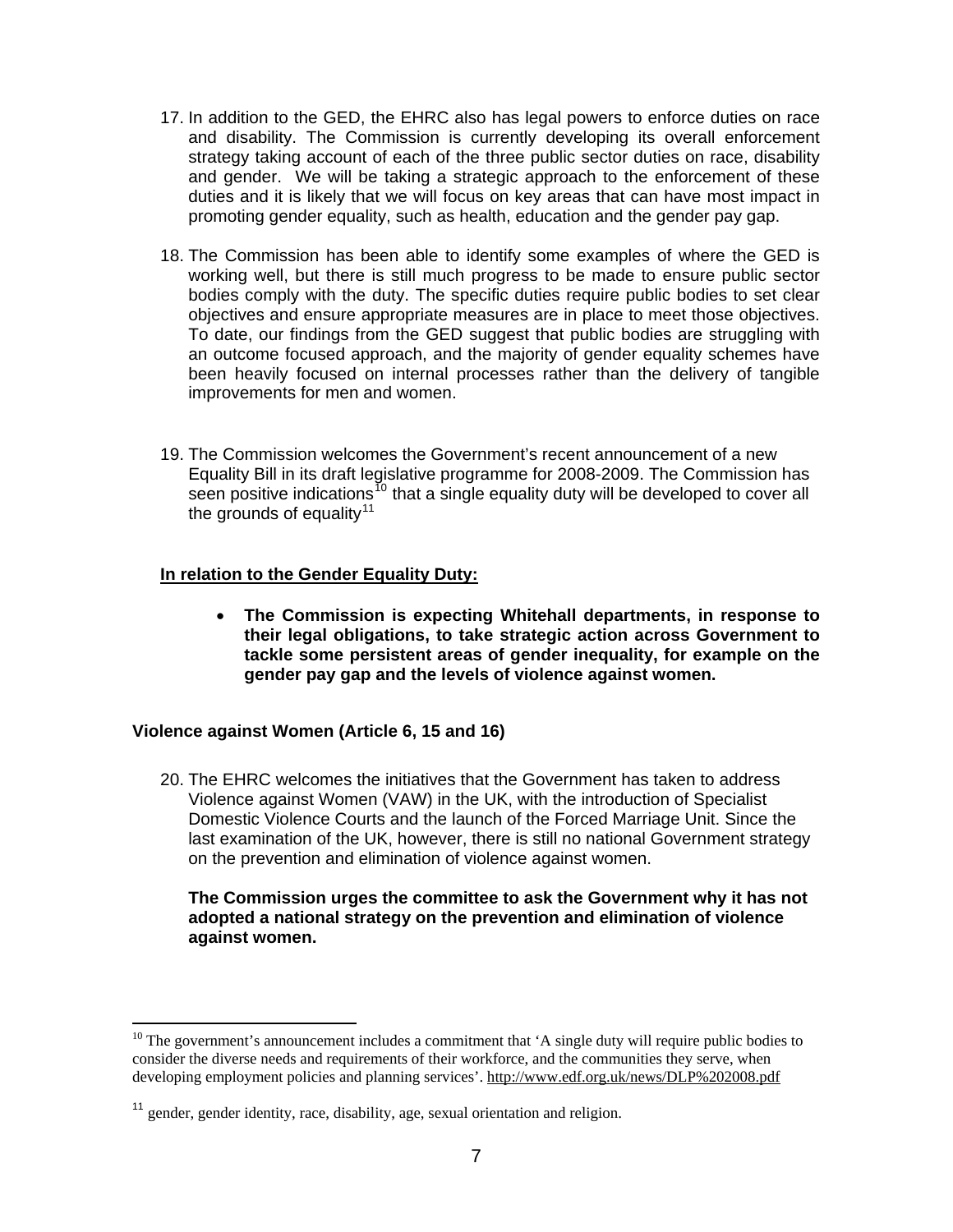<span id="page-7-0"></span>21. The Commission believes any VAW strategy must address the different forms of violence against women and recognise their interconnected nature. Despite the initiatives described in the Government's sixth periodic report there is still a fundamental weakness with the provision of VAW in the UK, which is caused by the lack of a cohesive, strategic approach. There is not enough emphasis on prevention and the positive initiatives to tackle violence against women often operate in silos, failing to recognise the commonality between the different forms of violence from which women suffer.

# *Service Provision*

1

- 22. There is insufficient provision for women who have suffered violence in the UK, and action must be taken to ensure that both voluntary and statutory services supporting women are adequately funded. The Commission and the End Violence against Women Coalition published a report, 'Map of Gaps'[12](#page-7-1), in December 2007, which shows for the first time the arbitrary provision of support services for women subjected to domestic violence across the UK (including Northern Ireland). The findings showed:
- A third of local authorities across the UK have no specialised VAW support service.
- Almost one third of local authorities have no domestic violence services.
- Most women in the UK have no access to a Rape Crisis Centre and fewer than one third of local authorities have any sexual violence service at all.
- A very small proportion of the UK is covered by existing Sexual Assault Referral Centres.
- Fewer than 1 in 10 of local authorities have specialist services for ethnic minority women which would address forced marriage, female genital mutilation and crimes in the name of honour, as well as other forms of violence.
- Fewer than 1 in 10 local authorities have services for women in prostitution.
- 23. It is essential that victims of violence have access to immediate safety and justice through adequate service provision. Currently, many of the Government's initiatives addressing VAW overlook and consequently underfund voluntary sector agencies that provide support and services to women. In some cases this has lead to forced closures. Statutory services tend to focus on supporting the victim through the criminal justice system in response to a recent assault, whereas voluntary sector organisations provide essential, long-term support to women who have suffered violence, including women dealing with historic experiences, such as child or early adulthood sexual abuse. The Commission believes both these service provisions are important and the Government needs to ensure these services are adequately funded.

**The Commission calls on the Committee to ask the UK Government what measures it will take to ensure that voluntary sector support services are adequately funded over the longer term to avoid the current funding crisis. We believe that all funding initiatives should consider both voluntary and statutory services and ensure that both are financially supported and sustainable.** 

<span id="page-7-1"></span><sup>&</sup>lt;sup>12</sup> http://www.endviolenceagainstwomen.org.uk/data/files/map\_of\_gaps.pdf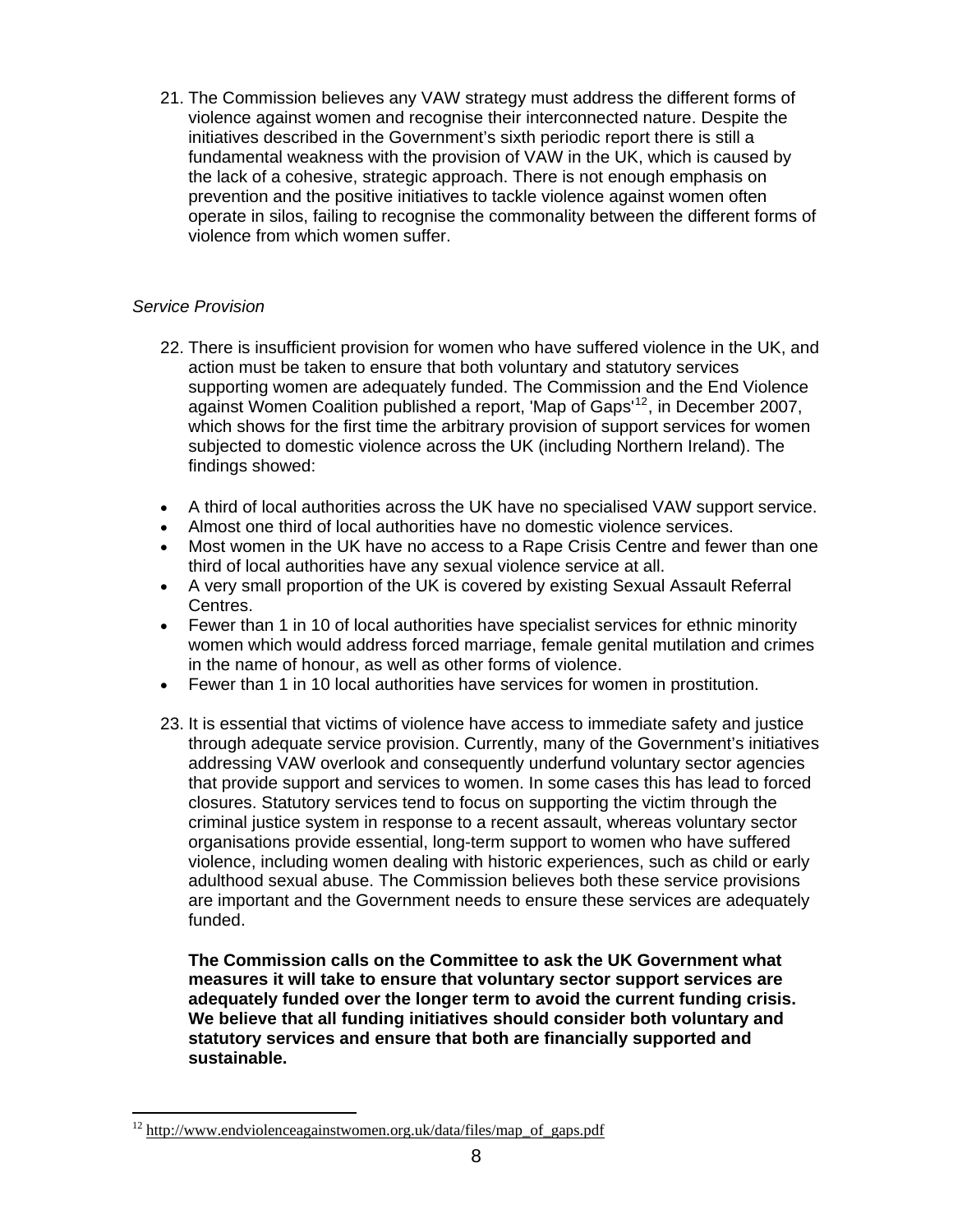<span id="page-8-0"></span>24. There are still serious gaps in protection against domestic violence for women with insecure immigration status who have no recourse to public funds. Despite a 2004 reform of immigration rules with respect to domestic violence, there are serious problems for women whose relationships break down due to domestic violence. Those victims of violence are not permitted to access public funds, which prevents many from leaving situations of domestic violence. Although the Government has allowed refugees to use their 'Supporting People' grant to provide support to victims with no recourse, these only cover support costs such as salaries of paid support workers. It does not cover rent or living expenses which means most victims cannot enter a woman's refuge due to their ineligibility for housing and other benefits.

**The Commission is extremely concerned about the vulnerability of this group of women and urges the UK Government to take action to rectify this situation.** 

# *Women in the judiciary and criminal justice system*

25. The Commission welcomes the Government's commitment to implementing the recommendations in the *Corston Report[13](#page-8-1)*. However, the Government's current approach is implementing some of the recommendations is *ad-hoc*, for example, through conducting pilot programmes such as the Together Women Programme and addressing the needs of women in prison through education programmes and Mother and Baby Units. The Commission considers a radical re-think of the women's prison system is necessary, starting with leadership from the upper levels of Government, extending to addressing the needs of women and girls who are at risk of offending, and more courageous action to address the challenges faced by women who offend and who are at risk of offending. The Commission is concerned that the Government is not doing enough to ensure that all criminal justice agencies are complying with the gender equality duty, as called for in the Corston report. The Government has yet to implement the key recommendation to develop a 10-year programme to replace women's prisons with small, local custodial units.

**The Commission calls on the Committee to seek clarification on the Government's commitment to implementing the recommendations in the Corston report.**

<span id="page-8-1"></span><sup>&</sup>lt;sup>13</sup> http://www.homeoffice.gov.uk/documents/corston-report/corston-exec-summary?view=Binary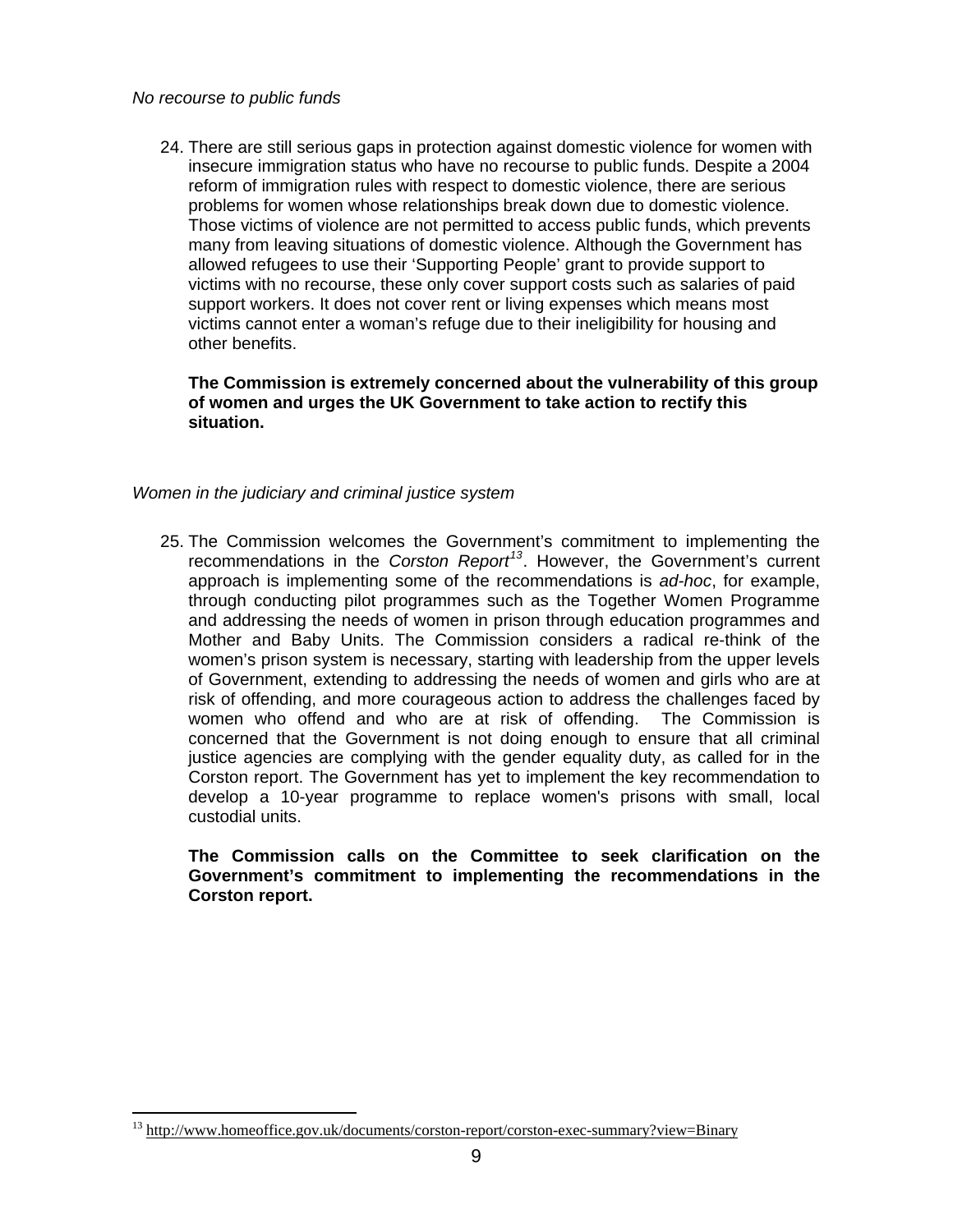#### <span id="page-9-0"></span>*Women's participation in the labour market*

26. The Commission welcomes the overall increase in women's participation in the labour market since the last reporting period in 1999. However, participation is still concentrated in a narrow range of occupations and many women are still confined to low-level, low-paid work despite their educational qualifications. Women are concentrated in part time jobs which also tend to be lower quality, junior jobs. The higher incidence of part - time work in the UK (in comparison with other countries in similar economic conditions) may indicate less flexibility in working practices.

**The Commission believes that the Government could lead the way in the public sector by encouraging the senior jobs to comprise both part time and/or job share arrangements. The Government should encourage the private sector to do likewise.** 

27. Black and Ethnic Minority women are under-represented in all areas of the labour market. An investigation by the EOC (EOC, 2007a) found Bangladeshi and Pakistani women have the lowest rates of labour market participation in Britain. Women from this background born in Britain are twice as likely to be economically active as those born abroad. Rates of economic activity vary by 38 percentage points for Pakistani women and 34 percentage points for Bangladeshi women (Buckner et al., 2007). Working-age Bangladeshi and Pakistani women are around four times as likely to be unemployed as white British women and Black Caribbean women twice as likely (EOC, 2007a). Bangladeshi, Pakistani and Black Caribbean women continue to be underrepresented in senior level jobs, despite the fact that those in work are more likely to have a degree than white British women (EOC, 2006)**:** ethnic minority women, even more than white British women, are clustered in a narrow range of workplaces, jobs, sectors and local labour markets (Platt, 2006; EOC, 2007a; Buckner et al., 2007).

# *Flexible Working*

28. In its investigation into the transformation of work (2007), the EOC found strong evidence that people would like the 'right to request' flexible working arrangements to be extended. The results of this investigation found that most adults (69%) believed that the right to request should be extended to **all** parents; 60% of respondents (58% men, 63% women) thought that the right to request should be extended to all employees. The Commission therefore welcomes the Government's recent announcement that the Right to Request flexible working will be extended to all parents of children up to the age of 16 (as well as parents of disabled children up to the age of 18). Flexible working allows those with caring responsibilities (often women with young children, older dependants and disabled people) to balance a career with their personal commitments. The Commission believes that the Government should go further and the right to request should be extended to all employees. The extensions of the right to request to all workers would remove the stigma associated with working flexibly often seen as a 'concession' which may carry career penalties. The Commission is developing a new agenda to promote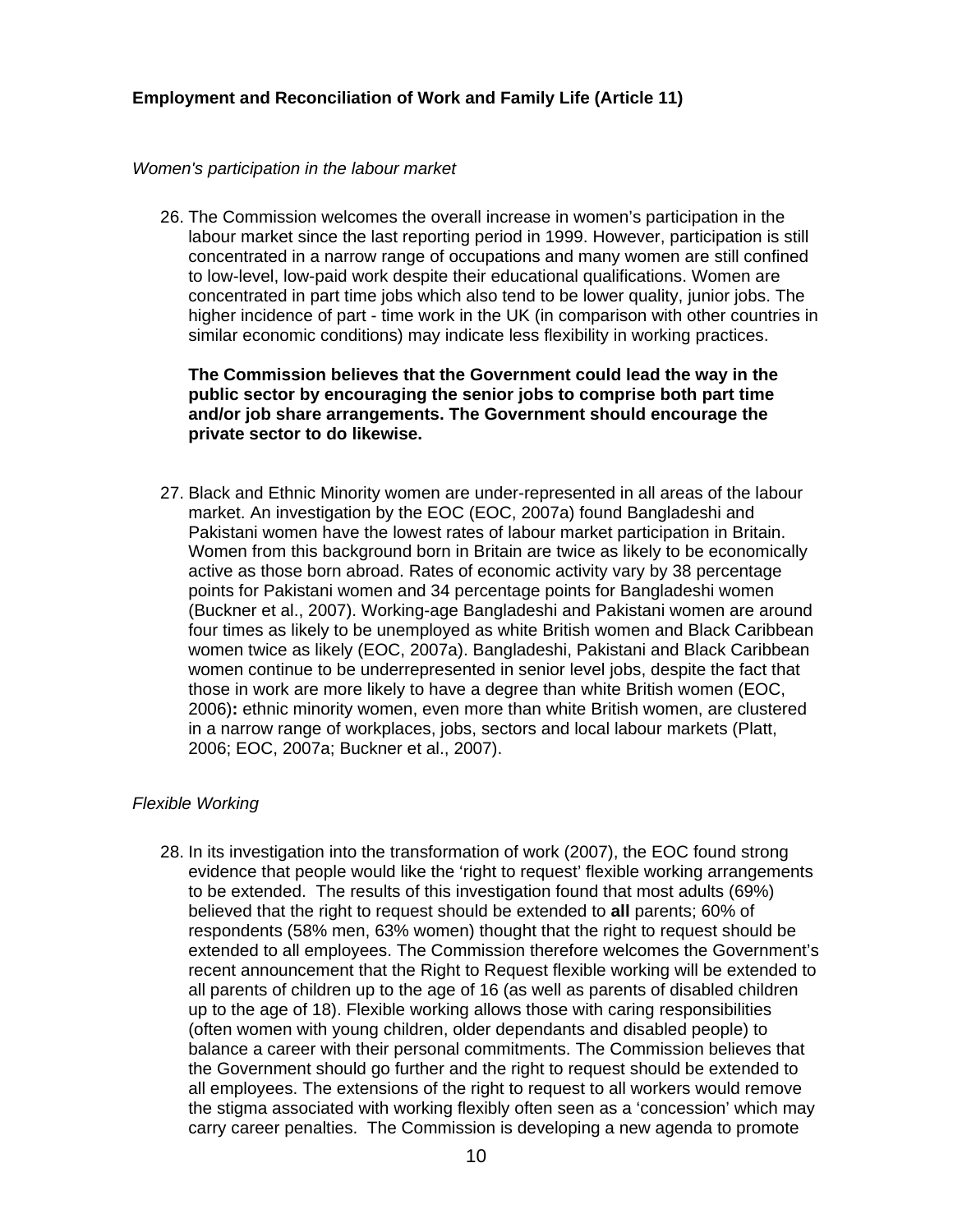<span id="page-10-0"></span>flexible working which will culminate in a report with firm recommendations later in 2008. There is a strong business case for transforming work and extending flexibility and the Commission would like to see the Government encouraging and supporting employers, particularly small businesses.

**The Commission calls on the Committee to ask the Government what it is doing to encourage employers to adopt good practice in relation to flexible working.** 

# *Equal Pay*

- 29. Women as a whole face a substantial and persistent pay gap in their hourly earnings compared to men. A woman working full time earns 83% of the hourly earnings of a full-time man (a 17% gap); for a woman working part-time, her earnings are 63% of those of a full-time man (a 37% gap). For many ethnic minority women, the situation is worse. For example, Pakistani women working fulltime earn 28% less than white British men working full-time (Platt, 2006). This is despite rising achievement in schools and having a clear ambition to succeed: in the 2006 GCSE results a higher proportion of Bangladeshi girls achieved five or more A\*–C passes or equivalent, including Maths and English GCSEs, than white British boys (DfES, 2007). Despite the recommendations from the Committee's last concluding observations<sup> $14$ </sup> the Government has not taken any concrete action to tackle the disadvantages facing BME women. The sixth periodic report lists a large number of small scale initiatives and one off events, and black and ethnic minority women continue to be face discrimination.
- 30. The Commission views the gender pay gap both as an issue in its own right but also as an indicator of disadvantage in traditionally female occupations and of the poor quality of much part-time working. This ongoing earnings discrimination feeds directly into women's poverty in old age. The key causes of the gender pay gap are occupational segregation, the impact of family responsibilities both on the hours women can work and on the types of work women are able to engage in and 'pay discrimination'. The UK has one of the most highly gender-segregated labour markets in Europe and until this segregation is broken down women will find it hard to raise their earnings to the level enjoyed by men with different but equivalent skills.

**The Commission believes the Government, employers, unions and educationalists all have a role to play not only in tackling occupational segregation but in ensuring that when women do move into non-traditional work they are remunerated accordingly.** 

<span id="page-10-1"></span><sup>&</sup>lt;sup>14</sup> Concluding Observations, Paragraph 306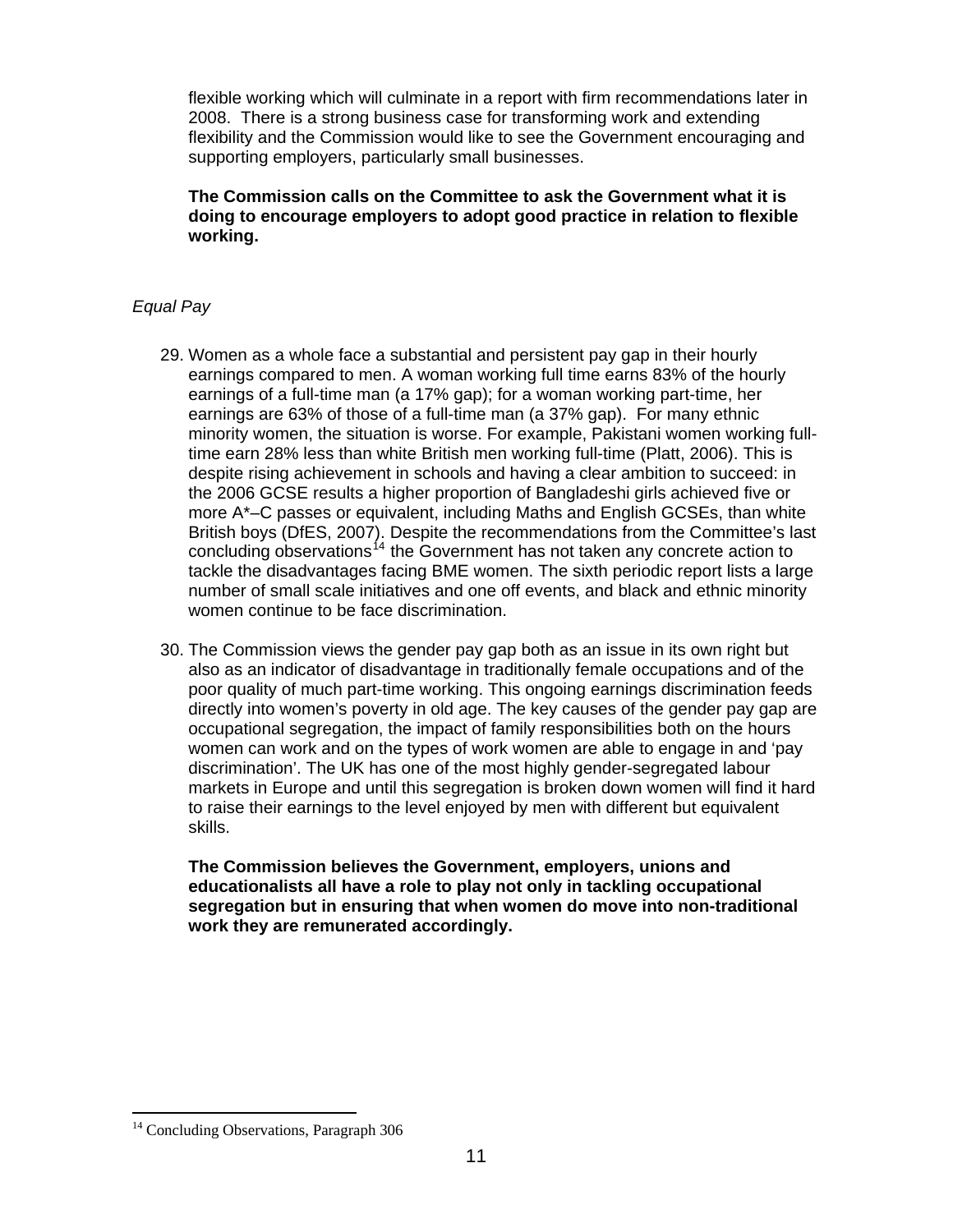<span id="page-11-0"></span>31. The root cause of pay discrimination is to be found within the workplace, where the legacy of the 'breadwinner wage' (paid to a man to enable him to provide for his family) still influences the higher wages paid to men and the much lower wages paid to women working part-time. The remedy here is to foster good equal pay practices. We need to tackle the secrecy over pay, so woman are not forced to take legal action just to find out if they are being treated fairly and we need to encourage employers to carry out equal pay audits.

### *Equal pay reviews*

32. An equal pay audit is a tool to enable employers to identify any gender pay gaps, explore the causes and develop a plan of action to remove any barriers and obstacles to the gender pay gap. This means that what is measured is managed and the use of equal pay audits is becoming more prevalent, especially in the public sector.

**Whilst the Commission believes it is for Government to determine the balance between regulation and voluntarism, whichever route is chosen, much more needs to be done to encourage corporate governance structures to take account of the risks posed by the gender pay gap and to promote equal pay audits as an integral part of business strategy.** 

### *Pregnancy Discrimination*

33. In 2004/5, the EOC conducted a major investigation into pregnancy discrimination in UK workplaces. The investigation found that almost half of all pregnant women experience some form of disadvantage at work and some 30,000 are forced out of their jobs each year (Adams *et al*., 2005). The EOC review made four key policy recommendations, two of which were addressed in the Work and Families Act 2006, introducing a number of improvements to maternity and parental rights. A third recommendation - that small employers support maternity fairly and productively – has not been met to date. A fourth recommendation - to provide greater financial recompense to micro employers - has also not been taken forward.

**The EHRC recognises that absence on maternity leave has a disproportionately heavy impact on small firms and would like to see the Government providing small firms with the support that will enable them to support pregnant women and new parents.** 

#### *Maternity/Paternity Leave*

34. The Commission strongly supports the creation of a single system to support working parents. Current support packages focus on informing employers about their obligations to the pregnant employee but we also see a need to offer advice about how to minimise the cost to productivity and to reap any potential productivity benefits. If men are to opt to share the responsibility for childcare we need to create a culture which ensures that men as well as women are comfortable with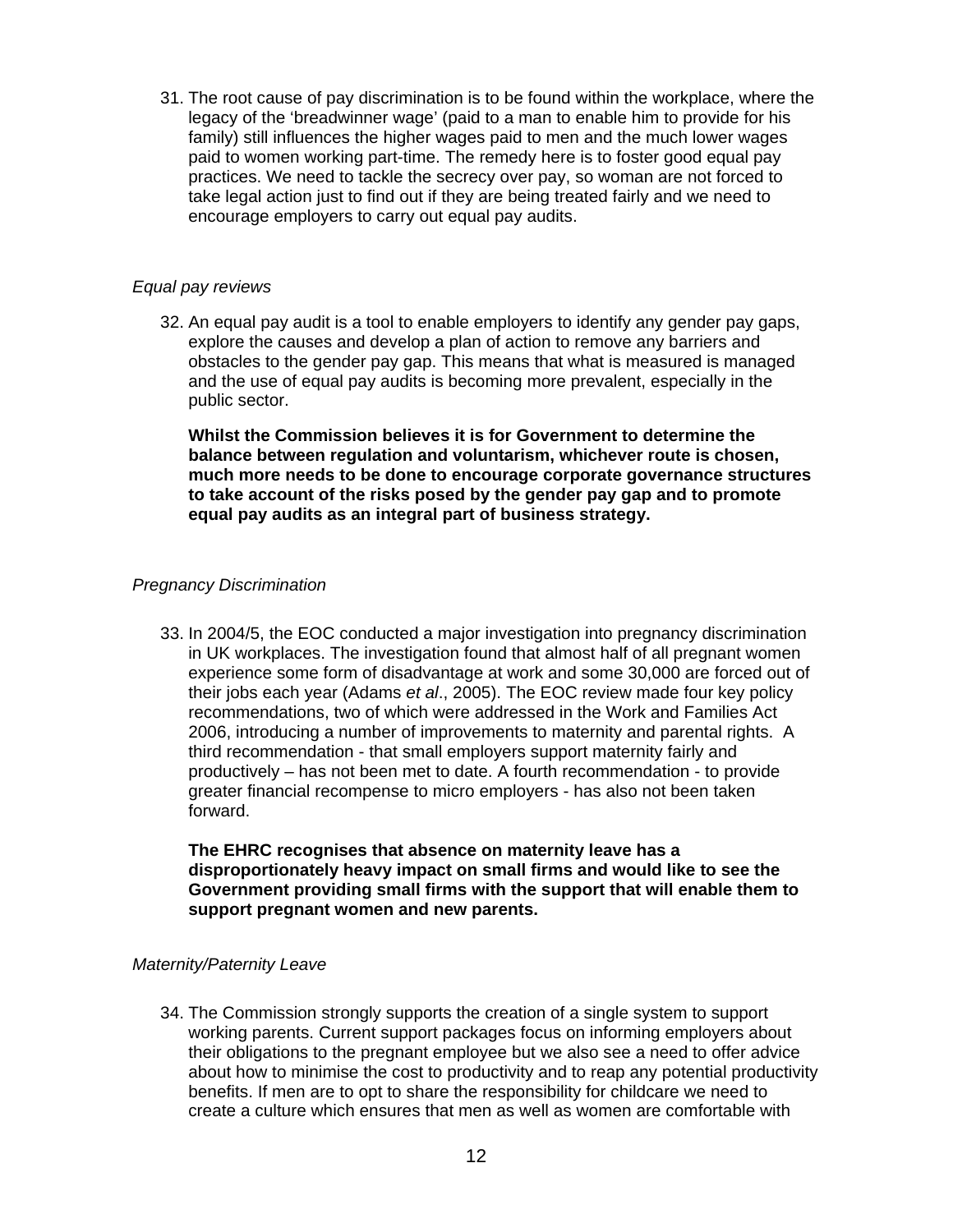<span id="page-12-0"></span>discussing their needs as parents with their employers and which also provides them with sufficient financial compensation for any loss of earnings incurred through taking on a more active parenting role. With regard to the impact of family responsibilities, the most pressing need is to encourage men to take up parental leave and flexible working, and to make sure that when they wish to share the dayto-day care of their children with their partners, they are not penalised for doing so – there would be little point in transferring the disadvantage from women to men.

# **In relation to Employment and Reconciliation of Work and Family Life, the Commission:**

- **Recommends that the Government extends the 'right to request' flexible working to all employees**
- **Welcomes initiatives to tackle the labour market disadvantages faced by ethnic minority women.**
- **Considers that the Government should explore measures to encourage better take up of paternity leave.**
- **Considers that the Government has three roles in prompting equal pay: to provide a regulatory framework that enables women to receive equal pay and employers to deliver it; to lead by example – by eradicating the gender pay gap across all Government departments and agencies within a defined timescale; and to create an expectation of equal pay. In this respect, what Government says is as important as what it does, and leadership on matters such as ensuring equal pay within the Government supply chain, or prioritising the achievement of equal pay over the attainment of efficiency savings sends a very clear message about Government expectations**

# **Education and Stereotypes (Article 5 and Article 10)**

- 35. The Commission recognises the Government's commitment to tackling gender inequality in the education system. This includes initiatives such as the Young Apprenticeships Equality and Diversity programme, the former Department for Education and Skills (DfES) (now Department for Children, Schools and Families and Schools (DCFS) '*Connections in Action: Challenging Gender Barriers'[15](#page-12-1)* publication and the adult skills trials set up in response to the Women and Work  $Commission (WWC)$  final report<sup>[16](#page-12-2)</sup>. However, despite these positive steps, major problems still remain and there is still much to do to achieve equality for girls and women in education and training.
- 36. Girls' educational achievements are not translating into well-paid jobs. Gender stereotyping remains an endemic problem in the education system which has long and lasting effects. Occupational segregation is the result of gender stereotyping which has been identified as one of the three major causes of the national gender pay gap. Working class girls and ethnic minority women often suffer the most detriment in an education system that fails to widen choices and challenge

<span id="page-12-1"></span> $15$  http://www.everychildmatters.gov.uk/ files/89BE5BCC2AF89A8CFDC6D77D71E721E6.pdf

<span id="page-12-2"></span><sup>&</sup>lt;sup>16</sup>Women and Work Commission Report Shaping a Fairer Future, February 2006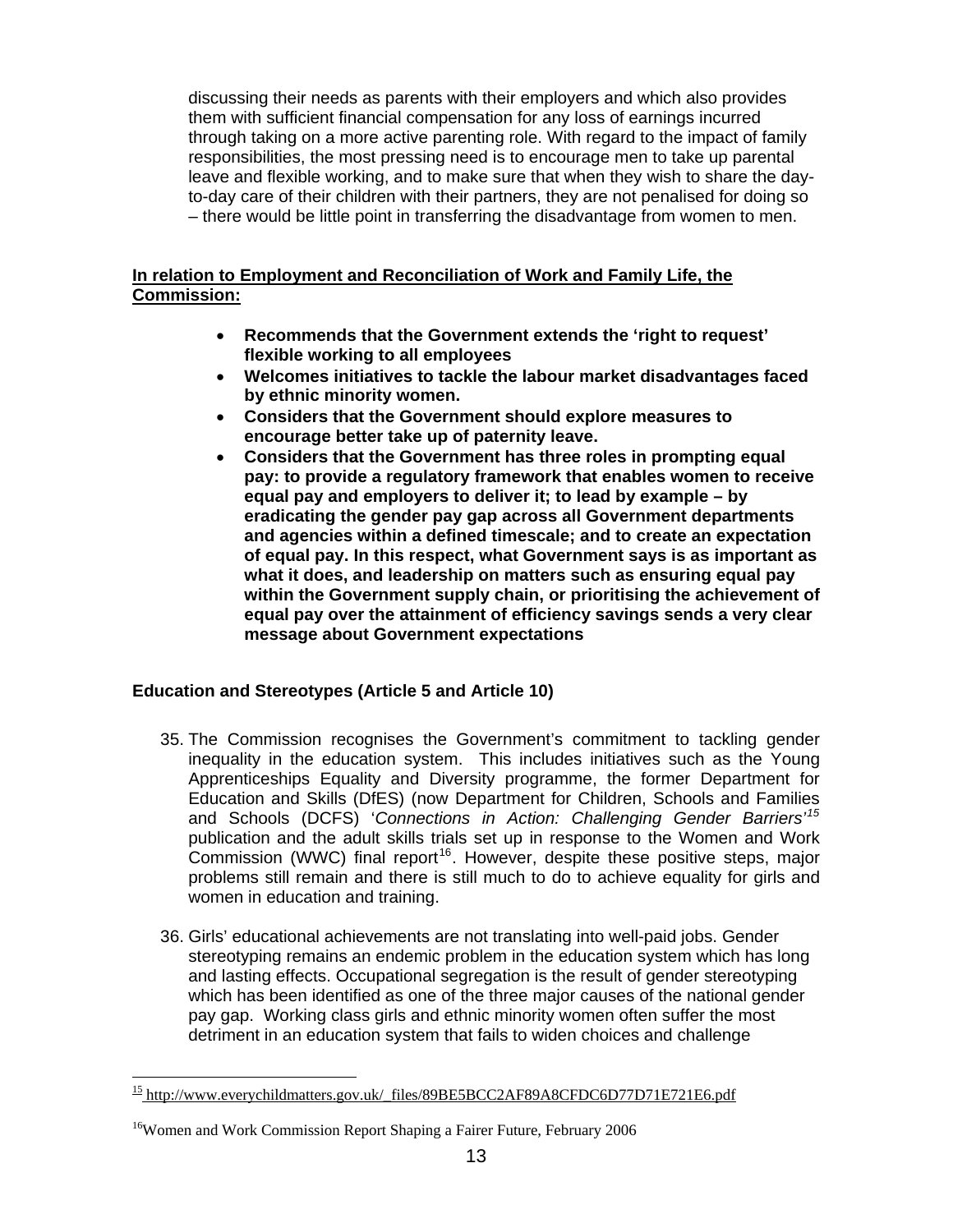<span id="page-13-0"></span>stereotypes; their relatively fewer resources to break free of the low paid, low status work exacerbates the problem of gender stereotyping.

# *Apprenticeships*

- 37. Male and female apprenticeships are segregated and an average 21% pay gap<sup>[17](#page-13-1)</sup> exists between male and female apprentices. Women dominate the low-paid, poorer quality apprenticeships that offer little in the way of career development or progression opportunities. Despite the recommendations for action outlined in the EOC investigation<sup>[18](#page-13-2)</sup> into occupational segregation and apprenticeships and the Women and Work Commission (WWC) report<sup>[19](#page-13-3)</sup> in 2006, there has been little progress in addressing the inequalities outlined above. In 2006-07, only 1.3% of construction apprentices were female and only 2.5% in engineering. During the same period, 97% and 91% of apprentices in childcare and hairdressing respectively were women, which are the two lowest paying sectors. A recent TUC report<sup>[20](#page-13-4)</sup> shows there has been virtually no change in these figures since 2002-03.
- 38. The Commission welcomes the Government's new strategy for the future of apprenticeships. To drive the new agenda, the Commission calls for a related equality strategy and action plan with targets and time limits for the implementation of proposals, in particular addressing differential pay rates between male and female apprentices. An equality strategy and action plan for apprenticeships is particularly important for delivering the quality 16-18 apprenticeship experience that underpins the Government's 'Staying On' agenda and the Commission's support for those legislative proposals is based on an expectation of significant improvements in equality outcomes on the apprenticeship programme.

# *Higher Education*

1

39. A recent study<sup>[21](#page-13-5)</sup> by the Joseph Rowntree Foundation examined the experiences of South Asian women in Higher Education and the continuing barriers they face getting to university and into the labour market after graduation. Whilst, women from South Asian backgrounds (Bangladesh, India and Pakistan) have increased their participation in Higher Education more rapidly than white women since the early 1990's, only 25.6% of young Pakistani women and only 15.5% of Bangladeshi women under 30 have a degree compared with 29.7% and 53.9% of white and Indian women respectively. South Asian women, especially Bangladeshi and Pakistani women, remain the most excluded and lowest paid of the labour force.

<span id="page-13-1"></span><sup>&</sup>lt;sup>17</sup> Apprenticeship Pay: survey of earnings by sector, Barry Fong and Andrew Phelps, BMRB Social Research, DIUS research report, 08 05

<span id="page-13-2"></span> $18 \text{ http://83.137.212.42/s}$ itearchive/eoc/PDF/occseg\_finalrep\_england.pdf

<span id="page-13-3"></span><sup>&</sup>lt;sup>19</sup> Women and Work Commission Report Shaping a Fairer Future, February 2006

<span id="page-13-4"></span> $20$  Still more (better paid jobs) for the boys, TUC, 2008

<span id="page-13-5"></span><sup>&</sup>lt;sup>21</sup> The role of higher education in providing opportunities for South Asian women (Bagguley and Hussain, 2007)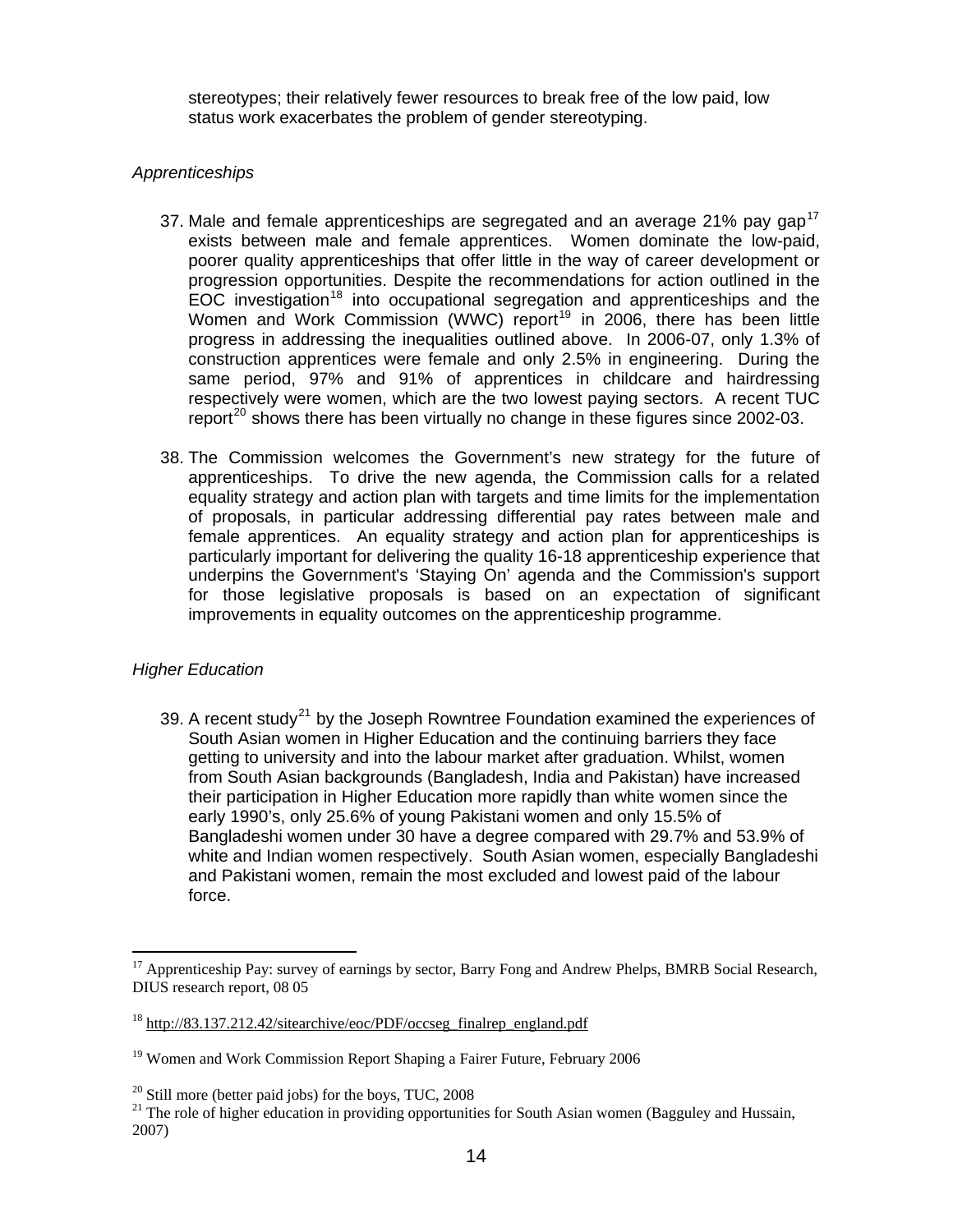**The Committee should ask the Government what measures it is taking to increase the participation of women from south Asian backgrounds in Higher Education.** 

- 40. *Increasing numbers of female head teachers and senior academics in schools* Research by the General Teaching Council (GTC) suggests that family responsibilities are turning many female teachers off applying for promotion. Women teachers are much more likely than men to say that factors in their private lives, such as childcare or caring for adult relatives, have limited their career development - 26% of women compared with 6% of men. The Commission believes action is needed to encourage more women to seek promotion and enable them to do so by widening the opportunities for flexible and part-time working. Schools and local authorities should also consider developing mentoring schemes and training for women looking to move into senior management posts.
- 41. Whilst the Commission recognises there have been improvements over time, a gender imbalance remains between men and women at all levels of the academic career structure, with a large gender gap in senior positions. For example, women make up only 16% of professors/heads of department and 28% of senior/principal lecturers (HESA, 2004/05). Research into gender balance in academia especially in Science, Engineering and Technology (SET) has found that women academics who take a career break to have children severely damage their academic career. Female academics in SET also experience particular difficulty returning after a career break. Research has found that maintaining contact with their department, the provision of flexible working hours, and childcare are measures that would help their transition back to work.

**The Committee should ask the Government what measures it is taking to address the gender imbalance between men and women at all levels of the academic career structure.** 

# **In relation to Education and Stereotypes the Commission recommends:**

- **Tackling gender stereotyping and gender segregation across the education and training system requires a strategic joined-up approach across Government and its delivery partners. In particular, the Department for Children, Schools and Families (DCSF) and Department for Innovation, Universities and Skills (DIUS) must tackle gender segregation strategically across their policy areas to address the problem in both academic and nonacademic education.**
- **That the Government should implement the recommendations in the Women at Work Commission[22](#page-14-0) report in relation to reducing stereotypical choices, improving take up of vocational skills training and improving the employment outcomes for young women. This includes work experience placements for pupils in occupations not traditionally taken up by their gender.**

<span id="page-14-0"></span><sup>&</sup>lt;sup>22</sup> Women and Work Commission Report Shaping a Fairer Future, February 2006